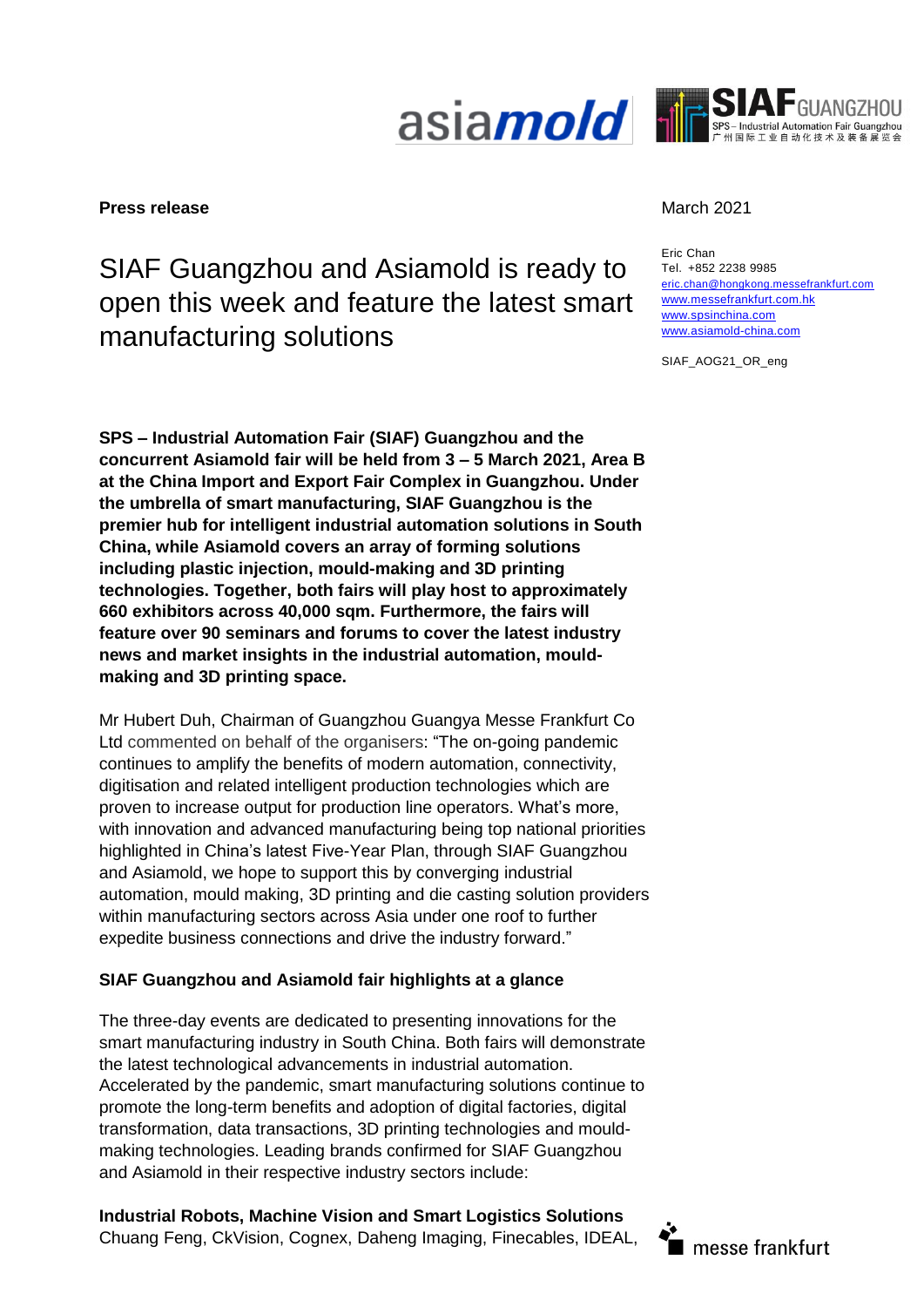KITO, Microma, Murrplastik, OKI, Peitian Robotics, Shijie Intelligent, Sygole, VS, W-Robot, YASKAWA and others.

#### **Electrical and Connectivity Systems**

Binder, Bonfiglioli, DECA, DEGSON, DINKLE, DONGAN, HARTING, Huoban, Leadshine, Pegatron, Qlead Tech, SAIBO, Sigmatek, SNS, SVLEC, WAIN, WORLD, YakoTec and others.

#### **Sensors and Industrial Measurement Instrumentation**

Autonics, Banner, Biduk, CARLO GAVAZZI, CHANKO, Controlway, Defuro, ELCO&GSEE-TECH, HR, ifm, Kuebler, Lanbao, MEIJIDENKI, Pepperl+Fuchs, SENPUM, Yuheng and others.

# **Internet of Things, Industrial Internet and Human-Machine Interface Devices**

Cotytech, Coolmay, GOTO, ICP DAS, Kunlungk, Laogou, LR-LINK, Marvtech, Robustel, Rocksensor, Schmersal, WELLAUTO and others

# **Mould Making and 3D Printing**

Chuangyi, FinderSoft, Hostar, INTAMSYS Sino-Euro, Jingmu Mould, Jinpan, JK MOLD, Jucheng Mould, Ledlink, Moldburger, Rayshape, Seal, Shanghai Digital Manufacturing, Shengyang, ShingFung and others.

# **Casting, Die-casting and Forging Solutions**

Amazon Machinery, Hanway, Hongyu Mould, OJ Precise, Shengyan, Yitai Technology, Yuxin Metal and others.

# **Renowned industry buyers preparing to make new business connections**

Visitors will find it rewarding to discover a comprehensive display of upto-date solutions for China's manufacturing market. Renowned brands are organising buyer delegations to find out the newest technologies on offer in SIAF. Some of the leading companies confirmed to visit this week include:

Amway, Arrow Home, Baiyun Appliances, BYD, Colgate, Delta, Essel Group, Foxconn, GAC FCA, GREE JDB, HSUFUCHI, Improve Medical, Liby, Midea, NISSAN, OPPLE, Panasonic, TCL, Valeo and others.

Furthermore, a number of industry associations have gathered numerous manufacturing companies from Mainland China to source the latest industrial automation products and solutions for upgrading their production lines. Confirmed associations to the 2021 fair include:

China Light Industry Machinery Association, Dongguan Industrial Automation Industry Association, Dongguan Machinery Mould Industry Association, Dongguan Robotic Industries Association, Guangdong Manufacturers Association, Guangzhou Energy Society, HuiZhou Dawan District Enterprise Association, Shenzhen High-technology Association Shunde Electronic Information Chamber Of Commerce, Shunde

SPS – Industrial Automation Fair Guangzhou Asiamold Guangzhou 3 – 5 March 2021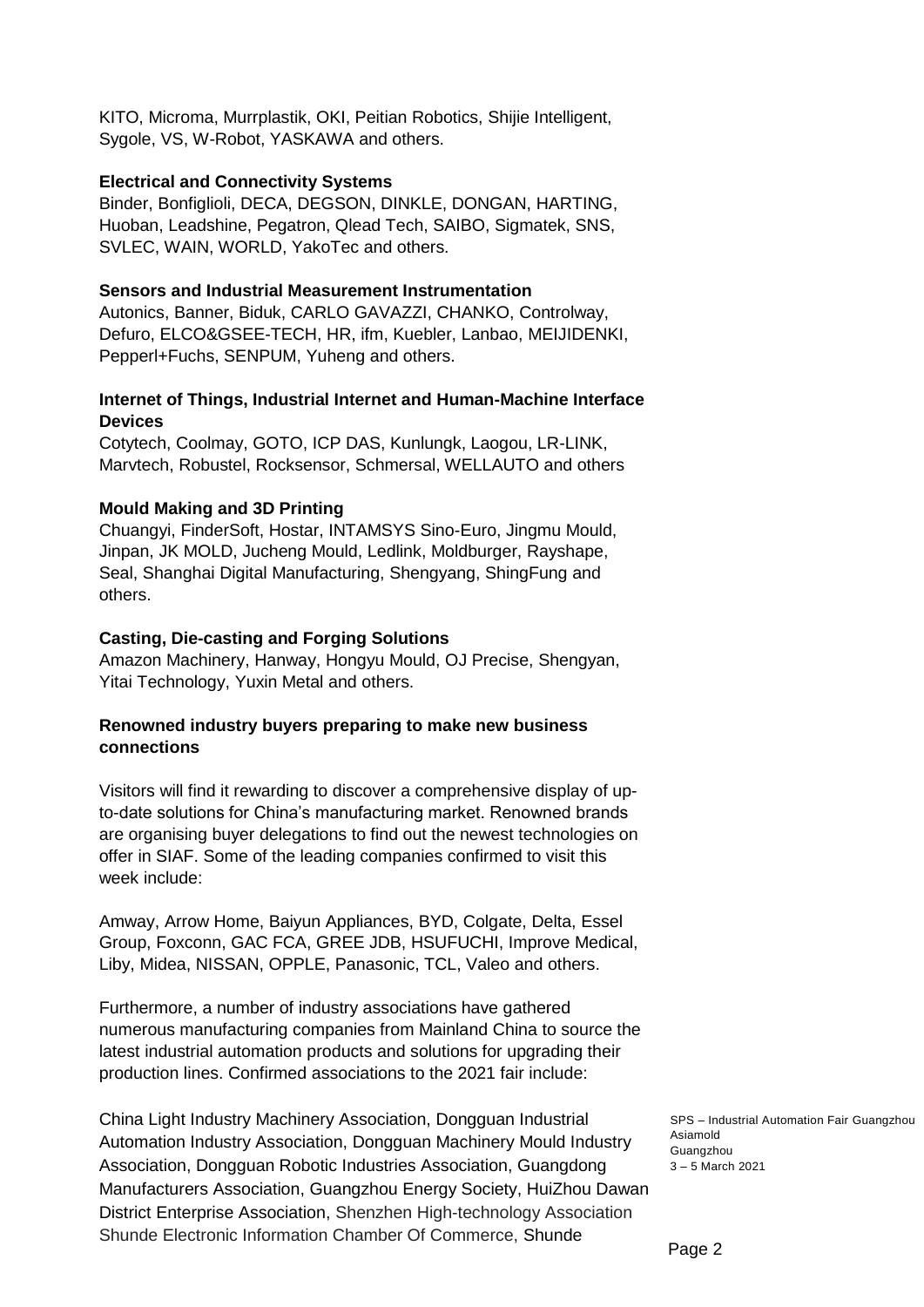Robotics Association, Zhongshan XiaoLan Chamber of Commerce and others.

# **Concurrent events add to experience of exhibitors and visitors**

In addition to the exhibition, interactive seminars and networking events are equally important at SIAF Guangzhou and Asiamold. In response to a series of national policies and initiatives on raising domestic production and technological innovation standards, topics including 5G, digital factories, digital transformation, data transactions, 3D printing technologies and mould-making technologies are all hot-button topics within the world of production, particularly in China, and will be covered at the fairs. Featuring over 90 seminars and forums, exhibitors and visitors will have the opportunity to discuss the latest technological advancements, technologies and products. The upcoming fairs will cast a spotlight on the following topics:

- Drive and Control 'Dialogue with Hidden Champion' Seminar Series
- 'Intelligent Manufacturing + Internet of Things' Forum
- Time-Sensitive Networking Technology and Applications (TSN/A) **Conference**
- OPC UA Seminar The Key Standard to Realise the Interconnection of All Things in Industry
- Digital Factory and Manufacturing Application Seminar
- Industrial Software and Industrial Internet Innovation Forum
- Future Prospects for Measurement and Control Accelerating Digitalisation in Manufacturing - IIFES Seminar
- Smart Industry Solutions Seminar
- TnPM Summit and Equipment Intelligent Maintenance Seminar
- The 2nd Industrial Moulding Summit on Automotive Moulding **Technologies**
- The 2nd Industrial Moulding Summit on Smart Plastic Injection Moulding Technologies

# **Extra health care and hygiene precautions will be in place**

As trade fair organisers, Messe Frankfurt's top priority remains the health and safety of fairgoers. To ensure that visitors and exhibitors are meeting in a hygienic and safe environment, added measures will be in practice at the fair. These include: real-name authentication at registration, onsite temperature checks, frequent sterilisation of public areas and distancing measures for conference / seminar audiences, amongst others.

SPS – Industrial Automation Fair Guangzhou is jointly organised by Guangzhou Guangya Messe Frankfurt Co Ltd, China Foreign Trade Guangzhou Exhibition General Corporation, Guangzhou Overseas Trade Fairs Ltd and Mesago Messe Frankfurt GmbH. Associate sponsors are the Guangdong Association of Automation, the Guangzhou Association of Automation, the Guangzhou Instrument and Control Society, China Light Industry Machinery Association, China Chamber of International Commerce and Guangzhou Chamber of Commerce.

SPS – Industrial Automation Fair Guangzhou Asiamold Guangzhou 3 – 5 March 2021